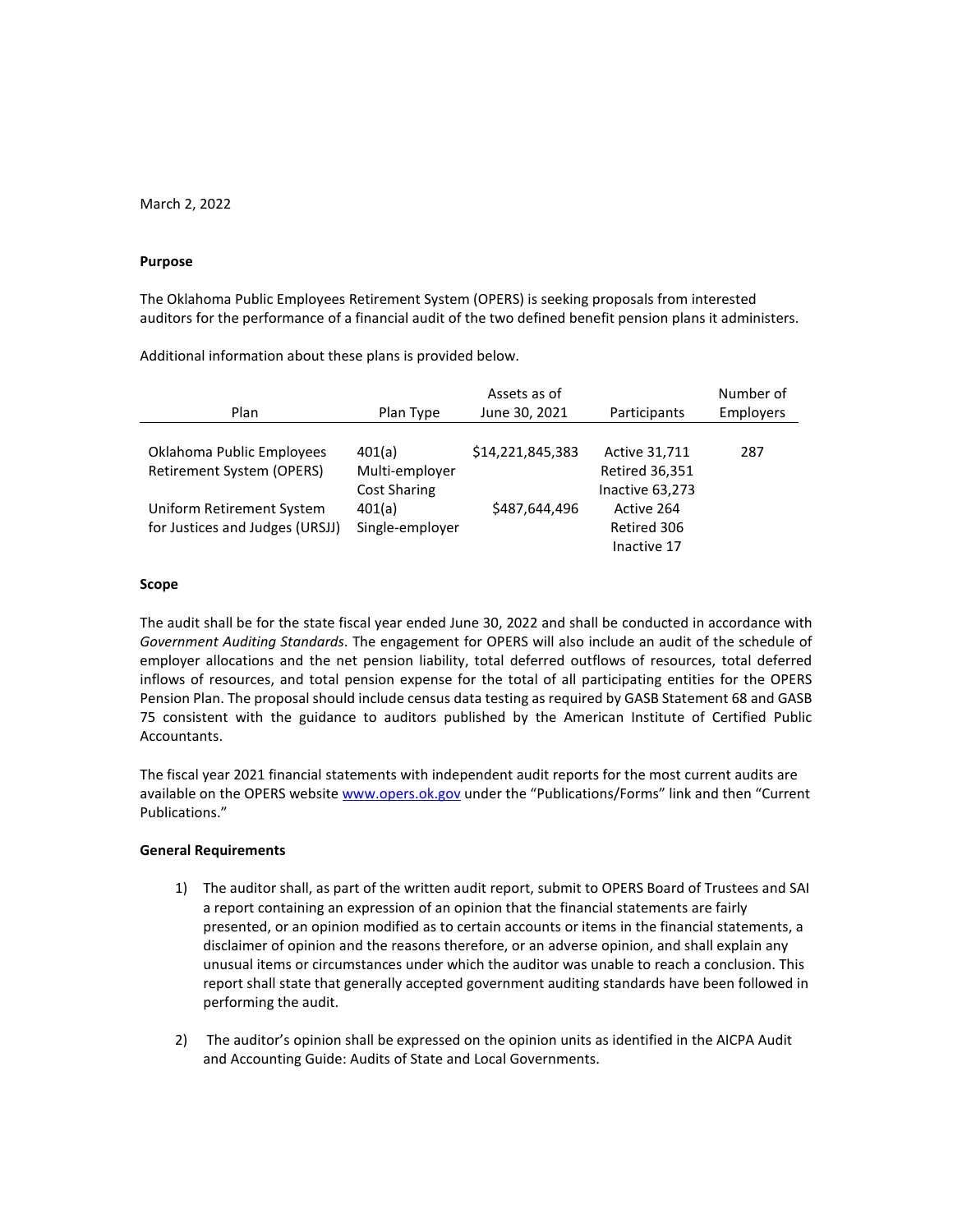- 3) The auditor shall submit to OPERS Board of Trustees and Oklahoma State Auditor & Inspector (SAI) a report on internal control over financial reporting and on compliance and other matters based on an audit of the financial statements performed in accordance with *Government Auditing Standards*.
- 4) Per 74 O.S. § 212A. 2, the auditor will file the audit with SAI and pay the required \$100 filing fee.
- 5) The audit report shall be submitted by the first Thursday in October 2022. OPERS will provide support in both the preparation of audit schedules and the preparation of financial statement drafts.
- 6) The auditor shall submit to OPERS Board of Trustees and SAI a report containing an expression of opinions on the schedule of employer allocations and on the net pension liability, total deferred outflows of resources, total deferred inflows of resources, and total pension expense included in the schedule of collective pension amounts for the total of all participating entities for OPERS Pension Plan. This audit report shall be submitted by the second Thursday in December 2022. OPERS will provide support in the preparation of the audit schedules.
- 7) Any management letters, reports, or correspondence shall be consistent with the findings published in the audit report (i.e., they shall disclose no material matters not also disclosed in the findings found in the published audit report).
- 8) Audit documentation shall be available for a period of seven years following completion and/or termination of the contract. If an audit, litigation, or other action involving such records is started before the end of the seven-year period, the records are required to be maintained for two years from the date that all issues arising out of the actions are resolved or until the end of the seven-year retention period, whichever is later.
- 9) The contract will be for one year and may be renewed for up to four additional one-year terms.
- 10) The auditor agrees that any pertinent state or federal agency will have the right to examine the audit documentation and other records relevant to the audit. As used in this clause, "records" includes books, documents, accounting procedures and practices, and other data, regardless of type, and regardless of whether such items are in written form, in the form of computer data, or in any other form.
- 11) The bids submitted shall be in conformity with the instructions to bidders and shall include all items listed below in the section titled "Bid Proposals." All bids, quotations and contracts shall be typewritten.
- 12) In accordance with 74 O.S. § 85.40, all travel expenses to be incurred by the vendor that are part of the service for the contract shall be included in the total bid price/contract amount.
- 13) No oral statement of any person shall modify or otherwise affect the terms, conditions, or specifications stated in the bid and/or the resultant contract. All modifications to the bid/contract shall be agreed to in writing.
- 14) SAI and OPERS reserve the right to reject any bid that does not comply with the requirements and specifications of the bid. A bid may be rejected when the bidder imposes terms and conditions that would modify requirements of the bid or limit the bidder's liability to the State.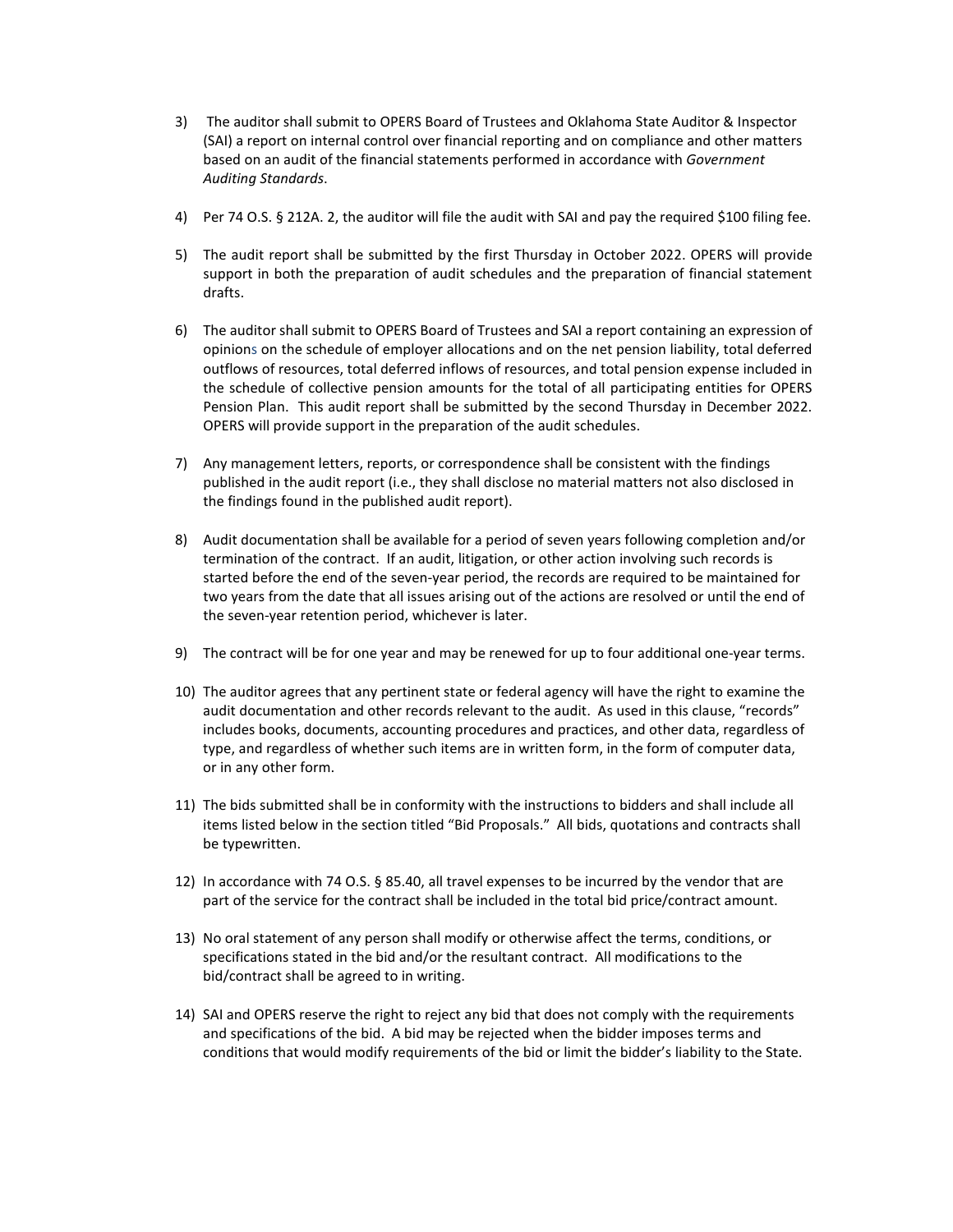# **Q & A Process**

In an effort to clarify any issues in this RFP, the SAI and the OPERS staff will respond only to questions that are presented through e-mail in a Microsoft Word document. Questions should be submitted to **Lindsie Lundy, Business Manager** at llundy@opers.ok.gov. These questions will be consolidated into a single Q&A document.

All questions must be received by **4:30 p.m. Central Time on Thursday, March 10, 2022**. The Q&A document will be posted on the OPERS website (www.opers.ok.gov) on or after **Tuesday, March 15, 2022**. This will be the only distribution method for the Q&A document.

# **Bid Proposals**

Proposals must include and will be evaluated on the following:

1) The audit fee and estimated hours to complete for this engagement for current and subsequent years. Although there is no commitment on the State's part for the subsequent years, these will be considered in reviewing and selecting the best value (please use the following format to bid)

| <b>OPERS Plan</b> | Audit Fee |        | <b>Estimated hours</b><br>to complete |
|-------------------|-----------|--------|---------------------------------------|
|                   | \$        | Year 1 |                                       |
|                   | \$        | Year 2 |                                       |
|                   |           | Year 3 |                                       |
|                   | Ş         | Year 4 |                                       |
|                   | \$        | Year 5 |                                       |

| <b>URSJJ Plan</b> | Audit Fee |        | <b>Estimated hours</b><br>to complete |
|-------------------|-----------|--------|---------------------------------------|
|                   |           | Year 1 |                                       |
|                   |           | Year 2 |                                       |
|                   |           | Year 3 |                                       |
|                   |           | Year 4 |                                       |
|                   |           | Year 5 |                                       |

- 2) Nature and extent of the firm's governmental auditing experience, including retirement plan experience and GASB 67/74 and GASB 68/75 experience
- 3) A copy of the audit firm's most recent external quality control review report
- 4) Composition of the audit team including relevant experience and hourly billing rates of team members
- 5) Evidence of good standing (copy of annual permit card issued by the Oklahoma Accountancy Board for principal partner or engagement manager)
- 6) Affirmation of understanding of the audit scope and required completion date
- 7) Completed non-collusion certification and the supplier contract certification (attached).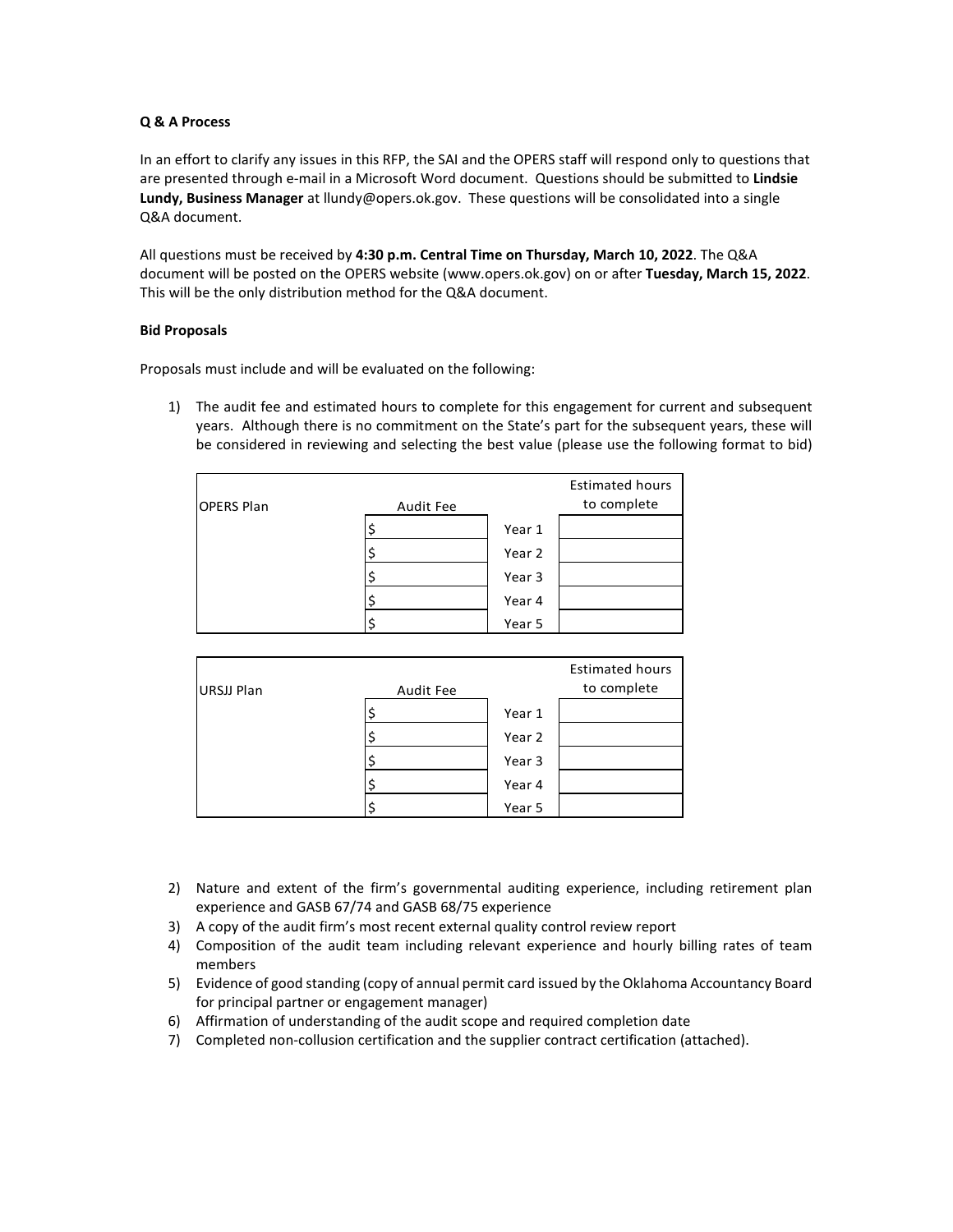Please note that information received from state agencies regarding their experience with audit firms will also be considered during the evaluation of bids. This information may relate to timely completion of the audit as well as other issues.

## **General Terms and Conditions**

Applicable Law and Courts – This solicitation and any resulting contract shall be governed in all respects by the laws of the State of Oklahoma, and any litigation with respect thereto shall be brought in the District Court of Oklahoma County, Oklahoma. The auditing firm shall comply with all applicable federal, state and local laws, rules and regulations.

Limitation of Liability, Hold Harmless Clauses and Indemnity – The State of Oklahoma and its agencies are constitutionally barred from limiting the liability of a private vendor. Agencies are similarly prohibited from holding a private entity harmless from liability or providing indemnity to a private entity. The contract between the successful auditing firm and OPERS will not have any such terms.

# Contract Termination –

- $\circ$  For Default Consistent failure by the vendor to respond to or to meet its obligations under this contract may place the vendor in default and subject to cancellation of the purchase order. In the event the contractor fails to meet the terms and conditions of this contract or fails to provide services in accordance with the provisions of the contract, OPERS at its sole discretion, may withhold payments claimed by the contractor or cancel this contract by written notice of default to the contractor. Cancellation due to default shall not be an exclusive remedy but shall be in addition to any other rights and remedies provided for by law. In the event a Notice of Cancellation is issued, the Contractor shall have the right to request a review of such decision as provided by the rules and regulations promulgated by the Office of Management Enterprise and Services, Central Purchasing.
- $\circ$  For Convenience This contract shall be in force until the expiration date, or until 30 days after written notice has been given by either party of its desire to cancel without cause. Notification of cancellation shall be by certified mail to the business address of record. In the event this contract is canceled by either party, OPERS shall be responsible for reimbursement for goods or services received or provided prior to cancellation date. OPERS shall not be responsible for reimbursement of unreasonable or unnecessary expenditures incurred after receipt of the cancellation notice.

## **Business Continuity**

The vendor must indicate any recent or anticipated changes in its firm structure such as mergers, acquisitions, new venture capital, stock issue, etc. The vendor agrees to present to OPERS a business continuation plan in the event of natural or other disaster.

## **Assignment of Contract**

A contract shall not be assignable by the vendor in whole or in part without the written consent of OPERS.

## **Confidentiality**

The vendor is expected to comply with provisions of Oklahoma statutes regarding confidentiality of membership data and agrees not to disclose confidential membership information to other parties